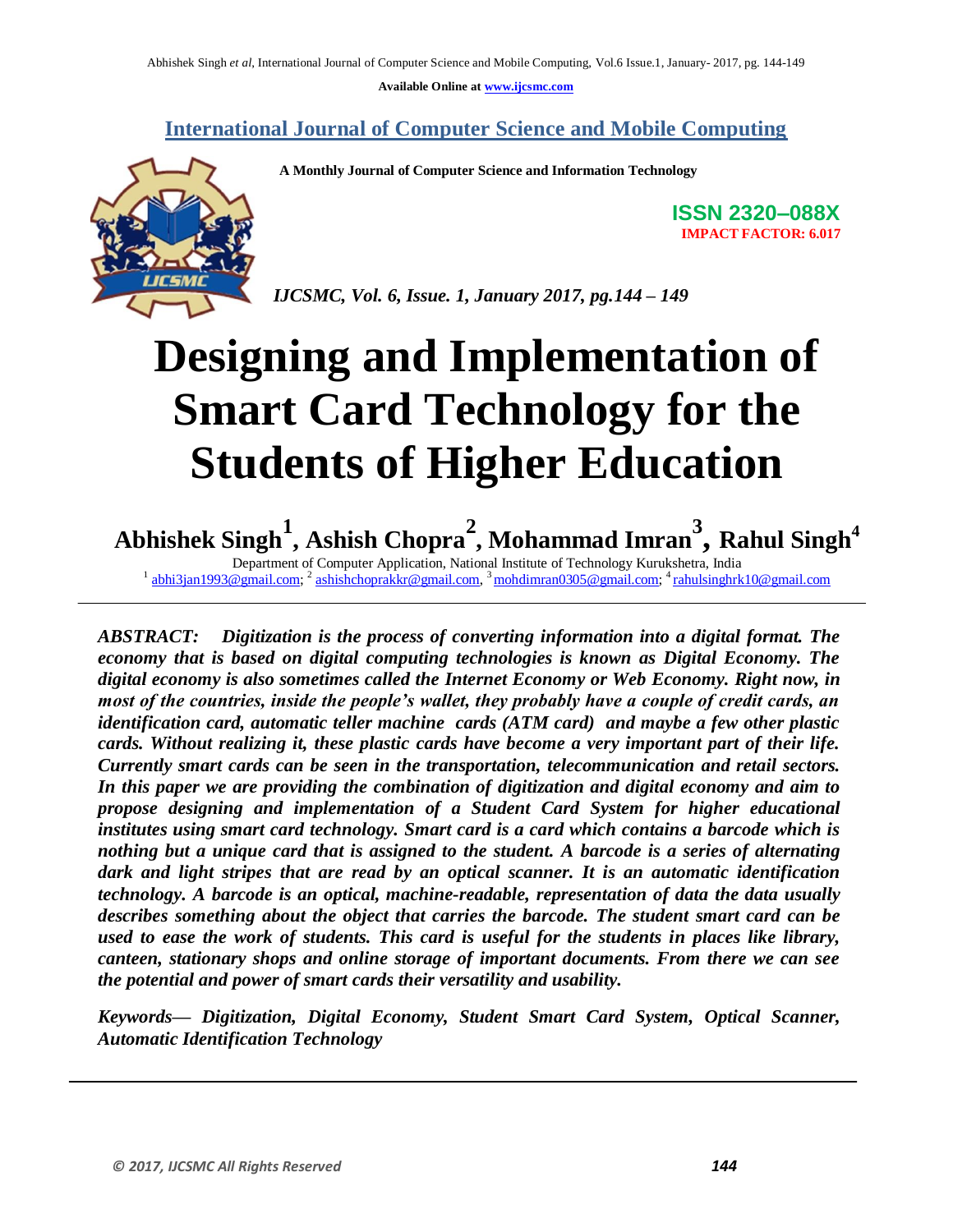## **I. INTRODUCTION**

We use our wallet for keeping various cards like a library card, an identity card, ATM card, a driver's license, and physical cash. Soon all these cards can be replaced by one or two smart cards. The smart card is used as means for identification, security and cash. Smart cards can be seen in the transportation, telecommunication and retail sectors. Currently smart card implementations can be seen around the world but they are not unified i.e. each developer uses different programming standards and data structures, therefore a variety of smart cards exist in our society today. In this paper we are combining the digitization and digital economy. Our aim is to propose the designing and implementation of a Student Card System for higher educational institutes using smart card technology in other words a card with many uses. This will enhance the current student cards that can be seen in many educational institutes and abolish the current problem of having multiple cards with the same use. Most smart cards resemble the size of a standard credit card. Assume a student at a university may use the university identification card (ID card) as a basic form of identification to gain access to the university's facilities, using university library, purchase meals, purchase materials and supplies from the university store, or use university's vending machines. Additionally, some cards may also be used to access the university's computer systems, network and intranet or internet. In this situation, the contactless reader cannot detect the smart card. The use of multiple technologies or multi applications on a single ID card can reduce card issuance, administrative costs and provide users with the convenience of a single access ID credential. One example of a multi application card is the student campus ID card. The next sections will give the general overview of smart card technology, identify the smart card's benefits, features and characteristics.

#### **II. AN OVERVIEW OF SMART CARD TECHNOLOGY**

Smart card is a card which contains a barcode which is nothing but a unique card that is assigned to the user and is capable of storing data which can be either value or information or both. A [barcode](https://en.wikipedia.org/wiki/Barcode) is a series of alternating dark and light stripes that are read by an optical scanner. It is an automatic identification technology. A barcode is an optical, [machine-readable,](https://en.wikipedia.org/wiki/Machine-readable_medium) representation of data the data usually describes something about the object that carries the barcode. Originally barcodes systematically represents data by varying the widths and spacing's of parallel lines. Barcodes originally were scanned by special [optical scanners](https://en.wikipedia.org/wiki/Optical_scanner) called [barcode](https://en.wikipedia.org/wiki/Barcode_reader) readers. A Barcode Symbology defines the technical details of a particular type of barcode like the width of the bars, character set, method of encoding etc. we will use Code 39 symbology because, It allows real-time data to be collected accurately and rapidly. Code 39 barcode is the easiest to use of alpha-numeric barcodes. Code 39 was developed by [Dr. David](https://en.wikipedia.org/wiki/David_Allais)  [Allais](https://en.wikipedia.org/wiki/David_Allais) and Ray Stevens in 1974. Code 39 is also known as Alpha39, Code 3 of 9, Code 3/9. The Code 39 specification defines 43 characters, consisting of uppercase letters (A through Z), numeric digits (0 through 9) and a number of special characters  $(-, ., \mathcal{S}, \ell, +, \mathcal{S}, \mathcal{S})$  and space). Its name originates in the fact that it could only encode 39 characters—though in its most recent version the character set has been increased to 43. Each character is composed of nine elements: five bars and four spaces. Three of the nine elements in each character are wide (binary value 1), and six elements are narrow (binary value 0).

Bar coded smart card have certain advantages like, it is:

- *More reliable*
- *capable of storing data which can be either numeric value or characters or both*
- *secure or higher security*
- *Multiple functions*
- *Cheaper than other type of cards*

#### **III. MOTIVATION**

Take a look in your wallet and what do you find? Notes, coins, a driver's license, credit cards, an identification card, automatic teller machine cards (ATM card), a library card and other more cards. These cards have become a very important part of your life. Soon all these documents will be replaced by just one or two smart cards [2]. Smart cards are being used in a number of ways around the world, replacing a wallet's content bit by bit [7]. By adopting smart card technology one card can be used for all [4]. This many organizations including educational institutes such as universities currently use bar coded cards as their means for identification and it is not used for any other purpose. The new student card system will give the benefit to students as well as the university and institutes. By using smart card technology the student card will be more powerful, more versatile, and more reliable. As it's unique bar code will be used at every places like for Stationary Payment, Canteen Payment, Library Access, Identification and keeping important documents on the college server. Fig. 1, illustrates some uses of smart cards in an educational institute, as seen below it will have some functionalities.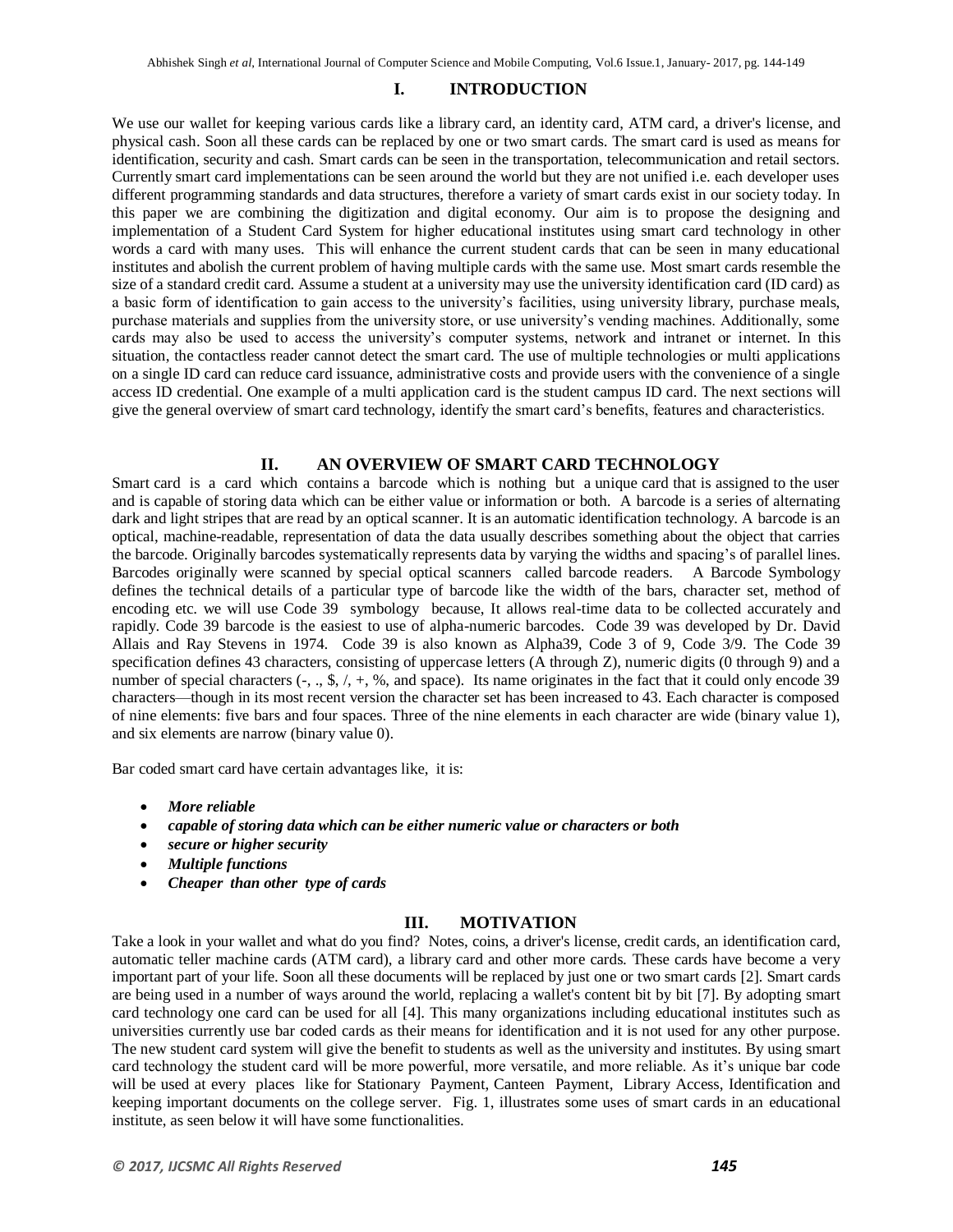#### **LIBRARY ACCESS CANTEEN PAYMENT STATIONARY PAYMENT**



#### **IDENTIFICATION DOCUMENT UPLOAD**

#### **Fig. 1. Overview diagram of the Student Card System**

## **IV. APPROACH**

The proposed system can be implemented in many language standards, the prototype created is to illustrate how the system operates and interact with the users so an environment had to be chosen, that environment is a University/College [1]. Designing a smart card system for a university/Institute requires the design of the card itself such as what card it use, what data it should store, finally the applications that works with the card.

#### **(A.) SECURITY**

Security is a big issue with smart cards as the cards can be used for manipulation and fraud, there is even a greater risk if the card is to be used to store monetary values. To provide the resources to identified users is quite important. Thus in order to protect these resources from any unauthorized access both user authentication and access control are required for resource protection in distributed computer systems [3]. Different cards have different security features. The features that exist with the cards used for the implementation includes secret codes such as PIN.

#### **(B.) APPLICATION**

This section will go through all the applications implemented for the proposed student card system. Some applications such as Login and Upload Document are meant for educational organizations while Shop is designed for the public field. Altogether seven applications were created. Currently there are a few programming standards available for smart cards, they are:

- *Personal Computer / Smart Cards (PC/SC)*
- *Java Card*
- *Html With Css*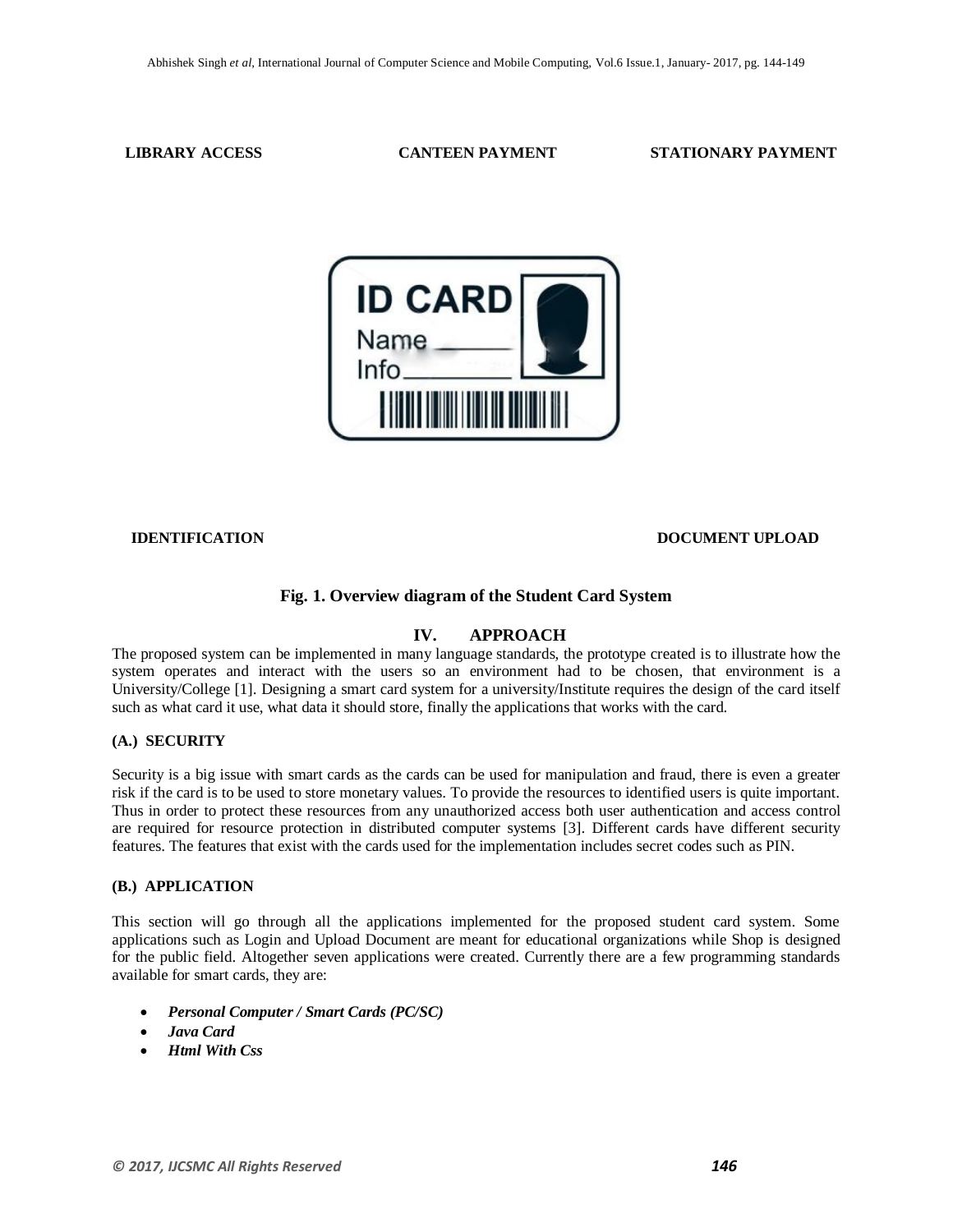PC/SC was created by Microsoft and is a smart card application interface for communicating with some cards from window based platforms but it does not support other's platforms. Building on the same spirit as the original Java, Sun has developed the Java Card API Specification [6], to facilitate the concept of "write once, run on all cards". It allows Java applets to run directly on the card and enables chip independent. We can also use html with css for making an interactive interface for the student card system.

#### **(a.) LOGIN**

Login as the name suggest is an interface that allows cardholders to access all the services provided by the college. It requires the cardholder to simply scan their student card from the designated reader after that the system verifies the id if the id exists the cardholder then asked to submit the pin and, then verified. If the pin is correct, access is granted otherwise denied. As a, security feature incorrect pins can be entered only some times, if the limit is exceeded the card will be blocked. Fig 2 shows the algorithm of how the student card will be used initially.

#### **(b.) RECHARGE SMARTCARD**

The Recharge Station (i.e. office admin of the college) is used to add money into the account of the card. A limit is created so that a card may not he abused. To start the application the cardholder is required to scan their card. The cardholder then specifies the amount to be inserted if the new balance exceeds the limit, the maximum value an error is prompted else the value will be added. It comes under the Admin Login module.

#### **(c.) STATIONARY/CANTEEN PAYMENT**

The student card will not only be used for identification but will be used for payments to the shops present in the college campus. All the transactions takes place electronically [5], therefore it promotes the digital economy and help in making our society cashless. Shop is basically a module present in the interface that will be used in stationary shops and college canteen. The structure is simple all the products being bought must be entered firstly then it will calculate the total and asks the customer to scan their card. The application will firstly check the balance of the card if there is insufficient funds an error is prompted else the total will be deducted from the card. They are having their separate modules named as Stationary Login and Canteen Login.

#### **(d.) DOCUMENT UPLOAD**

This module is used for uploading various important documents such as DMC, Migration Certificate etc. Through this, we need not to carry our important document physically every time in our hand. On the server it will be safe and whenever we will have need, we can access it easily. It comes under the Student Login module.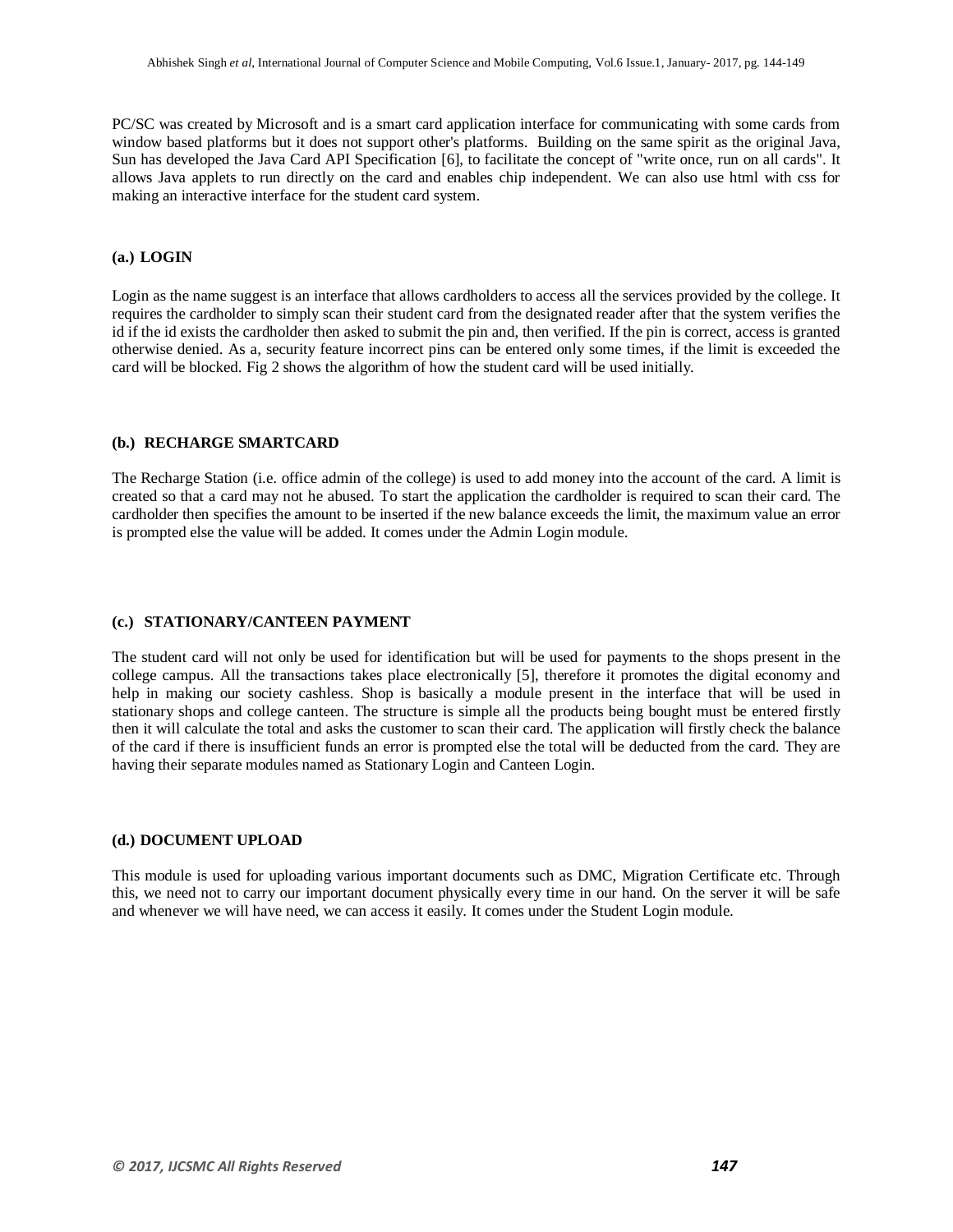

**Fig. 2. Flow chart for Login Application**